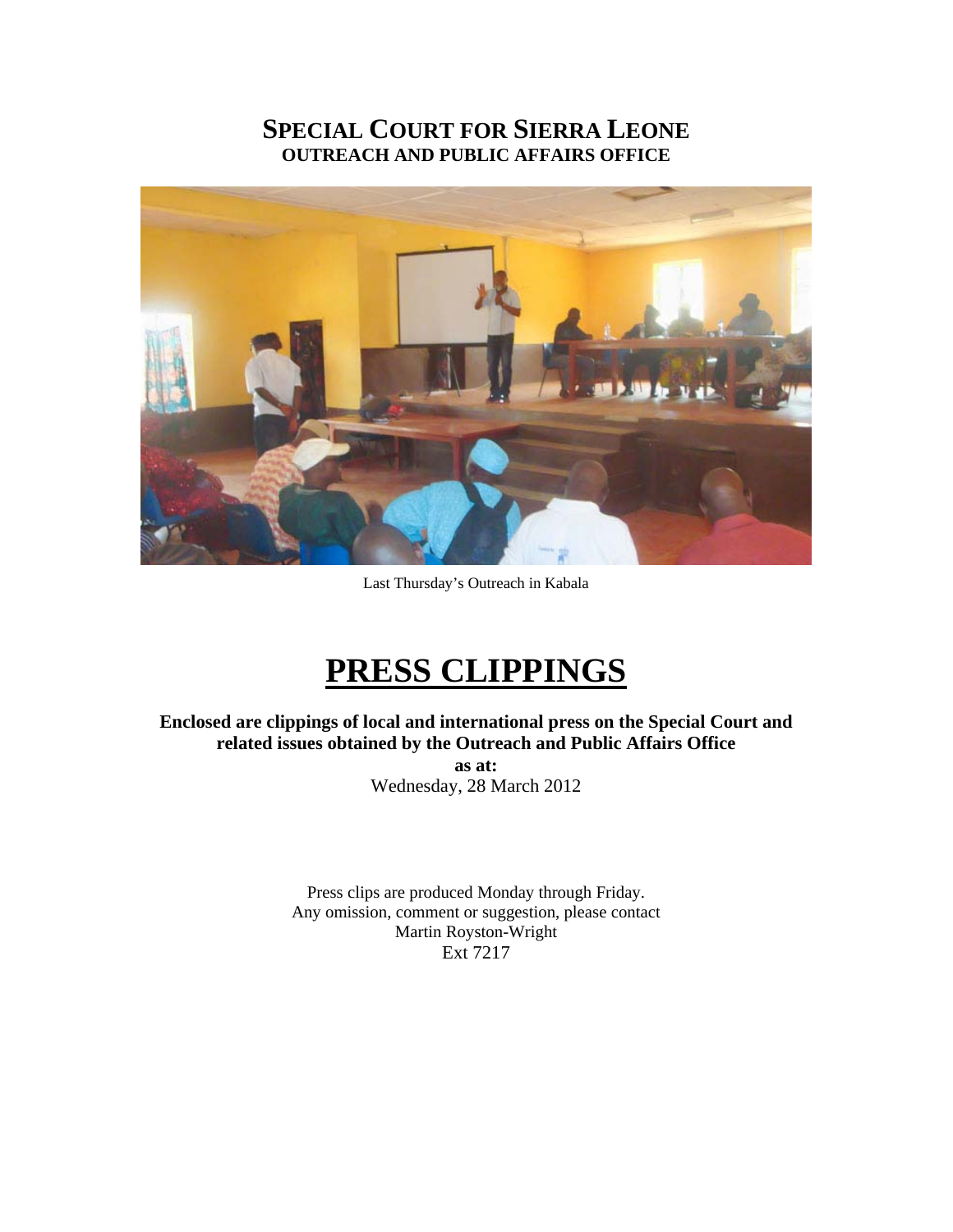| <b>Local News</b>                                                             |              |
|-------------------------------------------------------------------------------|--------------|
| As Sierra Leone and Guinea Meet Again/ Awoko                                  | Page 3       |
| 11 Prisoners on Death Row / New Vision                                        | Page 4       |
| <b>International News</b>                                                     |              |
| The Tortuous Path to Justice in Cambodia / New York Times                     | Pages 5-7    |
| First War Criminal Executed in 1474 / The Times of India                      | Page 8       |
| Child Soldiers: Justice, Myths, and Prevention / Oxford University Press Blog | Pages $9-10$ |
| Building the First Line of Defense Against Impunity/ ICTJ                     | Page 10      |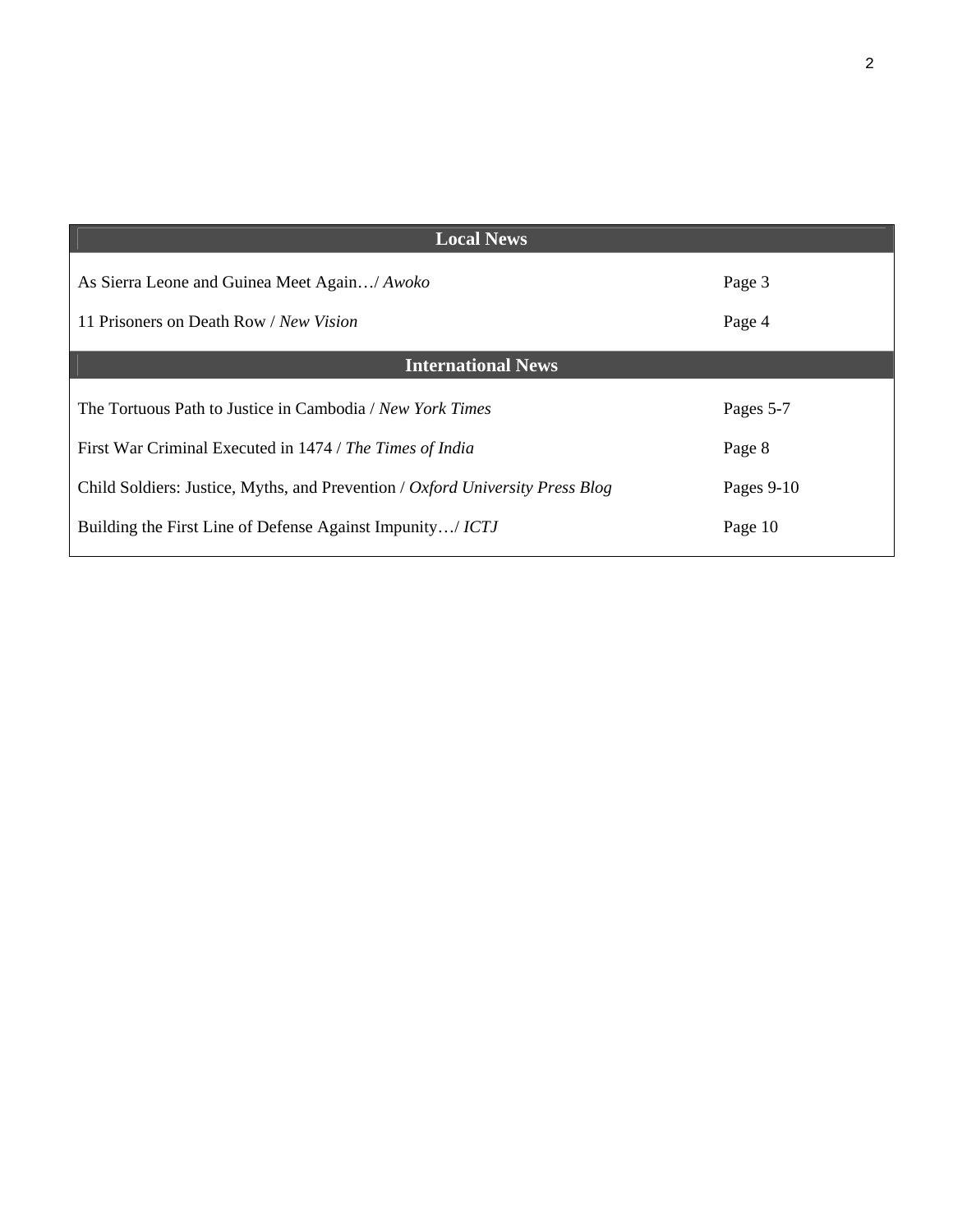## As Sierra Leone and Guinea meet again... Yenga to be discussed

**By Betty Milton** 

ta two-day joint Sierra Leone/Guinea LCommission on Cooperation currently underway in Freetown at the Bintumani Hotel, Aberdeen is expected to discuss the disputed territory of Yenga in the Kailahun District, Eastern Sierra Leone as a security issue affecting both countries.

Speaking at the opening ceremony, Sierra Leone's Minister Foreign Affairs and International Cooperation, Joseph Bandabla Dauda highlighted some of the assistance that Guinea has rendered to Sierra Leone and the strong bilateral ties existing between the two sister countries. The Minister noted, "We must not allow border issues like that of Yenga which has dragged on for so long and that of Tambakha

to cast a slur on the excellent discussed at this meeting is that bilateral relations that has so happily existed between us."

Minister Dauda hoped that the two-day meeting "will revitalize the Joint Commission Cooperation and define a concrete roadmap for a lasting and amicable settlement of these border issues, and to pave the way for the attainment of internationally agreed development goals.

The Sierra Leone Foreign Affairs Minister stated that the two countries are rich in both natural minerals and marine resources, noting that if only these raw materials are transformed into finished products at home, the process will create jobs for the people and this will prevent them from going to the West seeking for greener pastures.

Another issue that will be

of 'free movement of persons, goods and services' as stipulated by the ECOWAS-MRU Protocols. In this regard, Minister Dauda maintained that in keeping with these Protocols, efforts are underway to enhance effective linkages between the two countries.

In furtherance of the joint commitment to the realization of the ECOWAS-MRU Protocols, Minister Dauda disclosed that the Forecaria Bridge in Guinea was commissioned last year and that it is expected that the Freetown-Conakry highway will soon be officially opened as well as the joint Border Post at Gbalamuya "as a practical manifestation of the commitment of the two Governments," the Minister stated.He affirmed that during the discussions, "no stone will be

left unturned" in their efforts to put modalities in place to effectively monitor activities along the borders of both countries that may have the potential to undermine their national securities and stifle their economic gains.

J.B. Dauda recalled President Koroma's visit to Guinea in October last year where he noted both Presidents reaffirmed their determinations and commitment to further consolidate peace, security, stability and the improvement of the socioeconomic wellbeing of the peoples of the two countries.

In his statement, the Guinean Minister of International Cooperation, Koutoub Moustapha Sano described the day as "a great day" for the two countries as the day will energize the cooperation and bilateral relationship between the two countries.

He said the level of assistance provided to Sierra Leone by the government and people of Guinea are manifestations of "the quality of the relationship that exists between the two countries which will be translated by the present governments to ensure that peace, stability and economic growth are achieved in the interests of both countries. According to him, this initiative is centered mostly on infrastructural development and the promotion of trade.

He called on both governments to put emphasis on priority skills like education, health, security, defence, infrastructure, trade and economic inter dependence.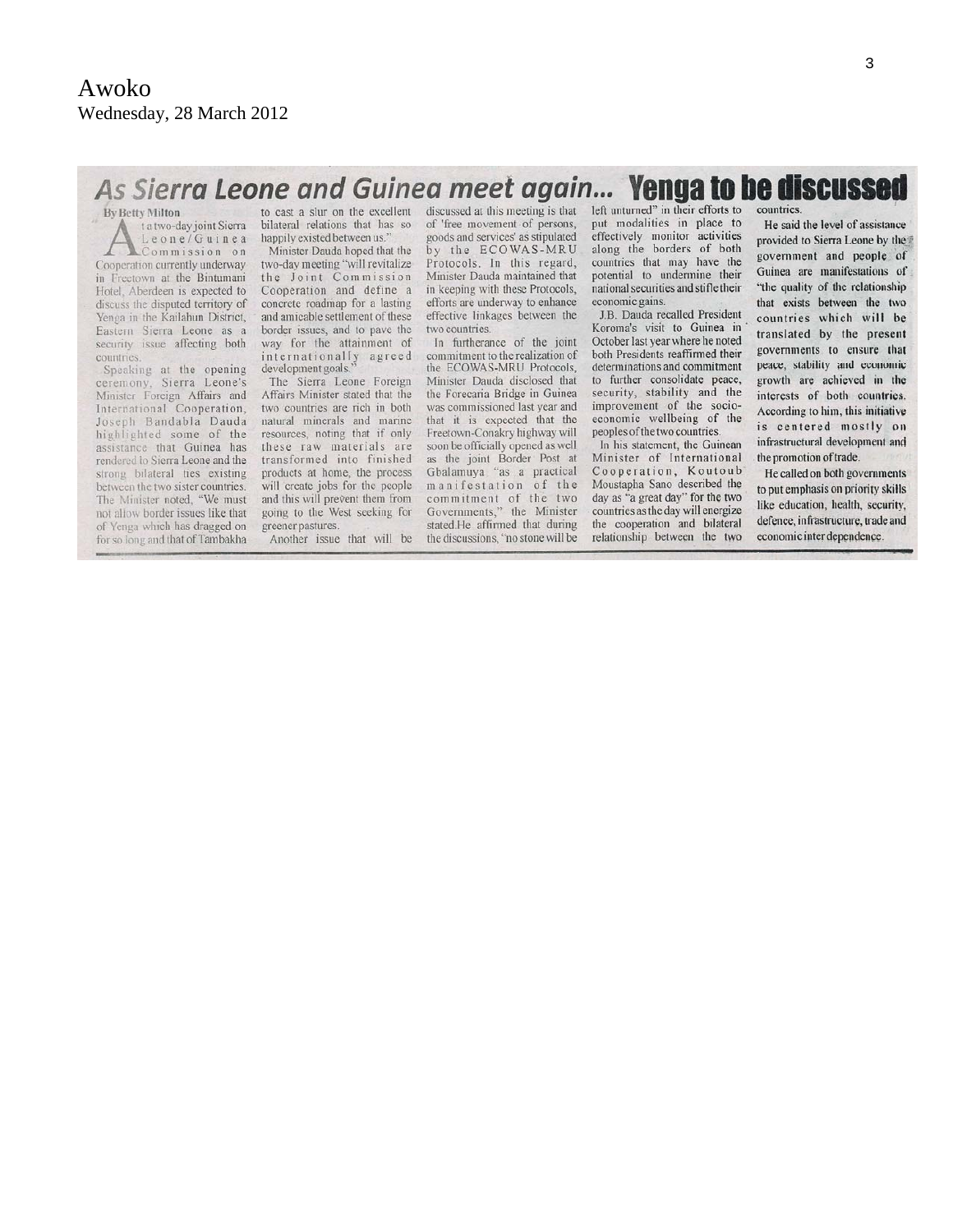## ea country **By Mohamed Koroma**

It has been confirmed vesterday there are eleven persons on death row including one female and two persons on condemned sentence at the Pademba road maximum prison.

This was made public following a visit members of the Amnesty International Sierra Leone made to the prison to get a first hand information on the number of prisoners on death row including condemned prisoners by the country's judiciary. The AISL delegation listened to various testimonies from the said condemned prisoners on how they were taken to court on murder charges and the sentenced to death. None of them are serving treason sentences however. The

prisoners appealed to the AISL boss to come to their aid, given that some of them have been in prison since 1999. 2001, 2005 and 2007. They claimed that there is no human rights lawyer to defend them.

Responding AISL Director Mr. Brima Sheriff described the prisoners as very lucky because Sierra Leone as a state has not implemented the death penalty for the past ten years and commended President Ernest Bai Koroma for his human consideration. The Director pointed out that Sierra Leone is moving forward to expunge the death penalty from the law books, adding that last year. the President freed some prisoners who were on death penalty. He

Leone Prisons department for their support in reaching out to the condemned prisoners at the Pademba road prison.

Meanwhile Mr. Sheriff Section Director AISL and Mr. Solomon Sogbandy head of Campaigns AISL first held discussions with senior officers of the Sierra Leone Prisons at the New England office before going inside the prison. Mr. Sheriff said it was aimed at meeting Prisons Officers to confirm the number of persons on death row and those serving life imprisonment, build partnership with the authorities of the Sierra Leone Prisons for future work and share with them what the organization does in the area of further commended the Sierra promoting human rights in the

Responding, Mr. Lamboi Director of Administration Sierra Leone Prisons, lauded the team for the visit. He said remarkable progress have taken place over the years for prisoners especially their entitlement. He said prisoners are entitled to three meals a day in addition to observing their human rights. Lamboi noted however that as custodians they are just there to receive instructions from the judiciary and other law enforcement bodies to take full protection of the prisoners. He said Sierra Leone Prisons operate in an accountable and

transparent manner for the good of the country, adding that they have nothing to hide in terms of what operates at the Prisons.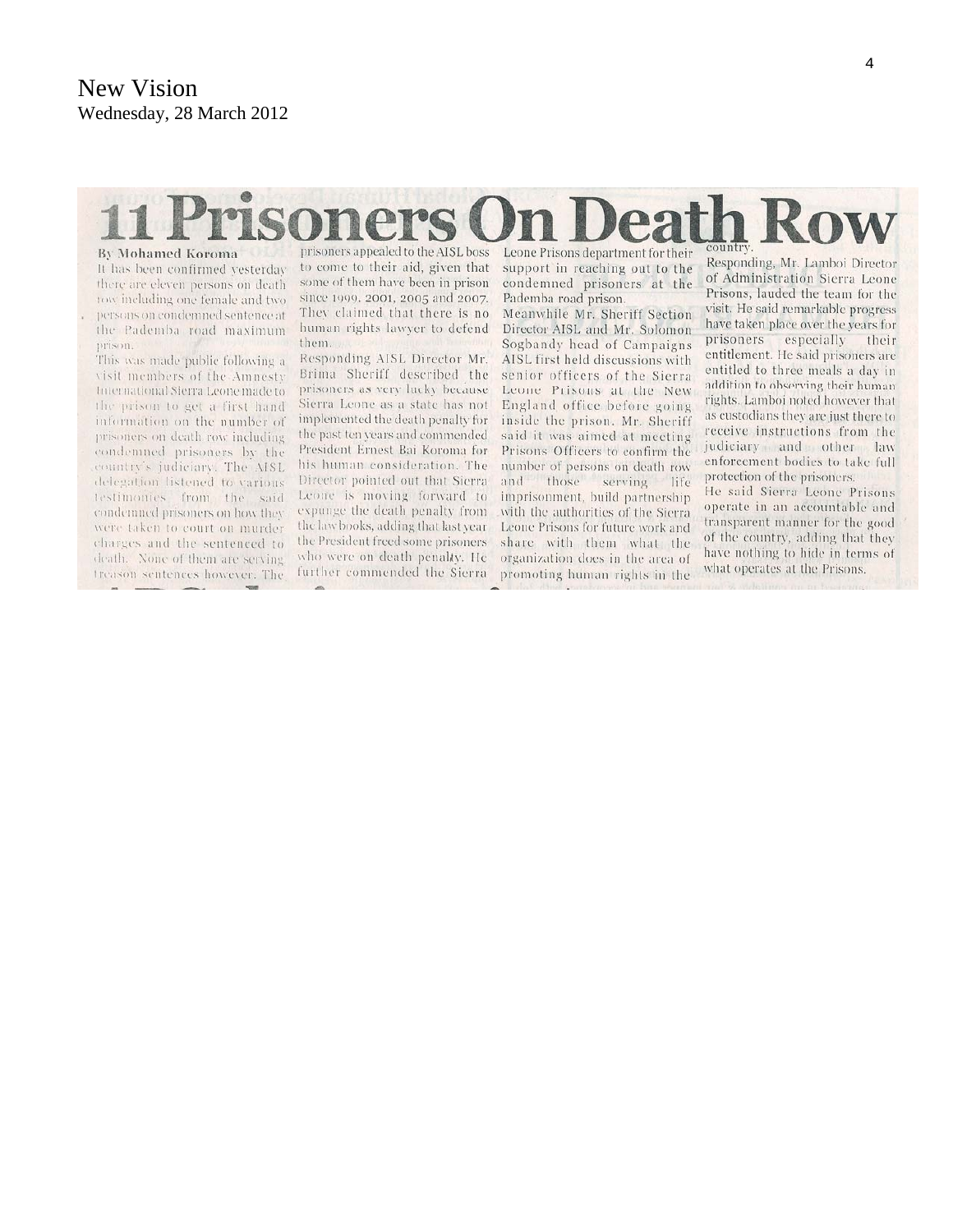New York Times Tuesday, 27 March 2012

## **The Tortuous Path to Justice in Cambodia**

### By [MARK MCDONALD](http://rendezvous.blogs.nytimes.com/author/mark-mcdonald/)

HONG KONG — To watch the court proceedings, to hear the lawyers' objections, to sit through the delays and the quibbles and the endless parsing of words, it's enough to make a good number of Cambodians want to simply unshackle the prisoners and set them free. Game over.

But these prisoners — they're just three arrogant old men now — had once been the most senior leaders of the Khmer Rouge, the ruthless Communist regime that killed 1.7 million Cambodians. The court's raison d'etre now seems to spin less and less around the horrors the men perpetrated and how much prison time they should serve; more to the point is *how* they are being judged by the United Nations-backed war crimes tribunal in Phnom Penh.



*Mark Peters/Extraordinary Chambers in the Courts of Cambodia, via Associated PressNuon Chea, left, Ieng Sary, center, and Khieu Samphan.* 

There has been an explosion of frustration over the tribunal in recent days, ever since another international investigating judge tendered his resignation. Laurent Kaspar-Ansermet of Switzerland said [the court is](http://www.thecambodiaherald.com/cambodia/detail/1?page=11&token=OTAwOTVhYmNjNTg5M2Y3ZTA0YjQzZGZlZTA3OWIw)  [now "dysfunctional,"](http://www.thecambodiaherald.com/cambodia/detail/1?page=11&token=OTAwOTVhYmNjNTg5M2Y3ZTA0YjQzZGZlZTA3OWIw) riven with petty intrigues and a carrying a political taint that keeps it from investigating well-documented crimes of well-known Khmer Rouge alumni who are living openly and freely in Cambodia.

Mr. Kaspar-Ansemet complained, for example, that a Cambodian fellow judge, You Bunleng, had questioned his authority and had blocked his access to cars and drivers. He said he would not let him use the court's official seal to stamp legal documents. His resignation statement is [here,](http://www.eccc.gov.kh/en/articles/statement-international-co-investigating-judge) although he was still at work on Tuesday.

Despite tens of millions of dollars in international funding — Australia kicked in an additional \$1.7 million on Monday — the tribunal has convicted only one person so far, the former prison warden known as Duch. His prison sentence was recently extended to a life term, even as he testifies in alarming detail against his three former superiors — Nuon Chea, Ieng Sary and Khieu Samphan. Video of his courtroom testimony, with good English translations, can be watched [here.](http://www.cambodiatribunal.org/) 

Nate Thayer, a journalist and author with deep knowledge of Cambodia and the Khmer Rouge, also has a deep disdain for the tribunal, which he told me Tuesday was "an insidious, dangerous mockery of the rule of law that sets an unacceptable new model for legitimizing a 21st-century version of a Stalinist show trial.''

Mr. Thayer traveled with the guerrilla resistance after the fall of the Khmer Rouge, living rough, fording streams, camping in jungles. In 1997 he scored a major scoop: [an interview at a remote Khmer Rouge](http://www.nytimes.com/1997/10/23/world/in-an-interview-pol-pot-declares-his-conscience-is-clear.html?src=pm)  [camp with the fugitive Pol Pot.](http://www.nytimes.com/1997/10/23/world/in-an-interview-pol-pot-declares-his-conscience-is-clear.html?src=pm)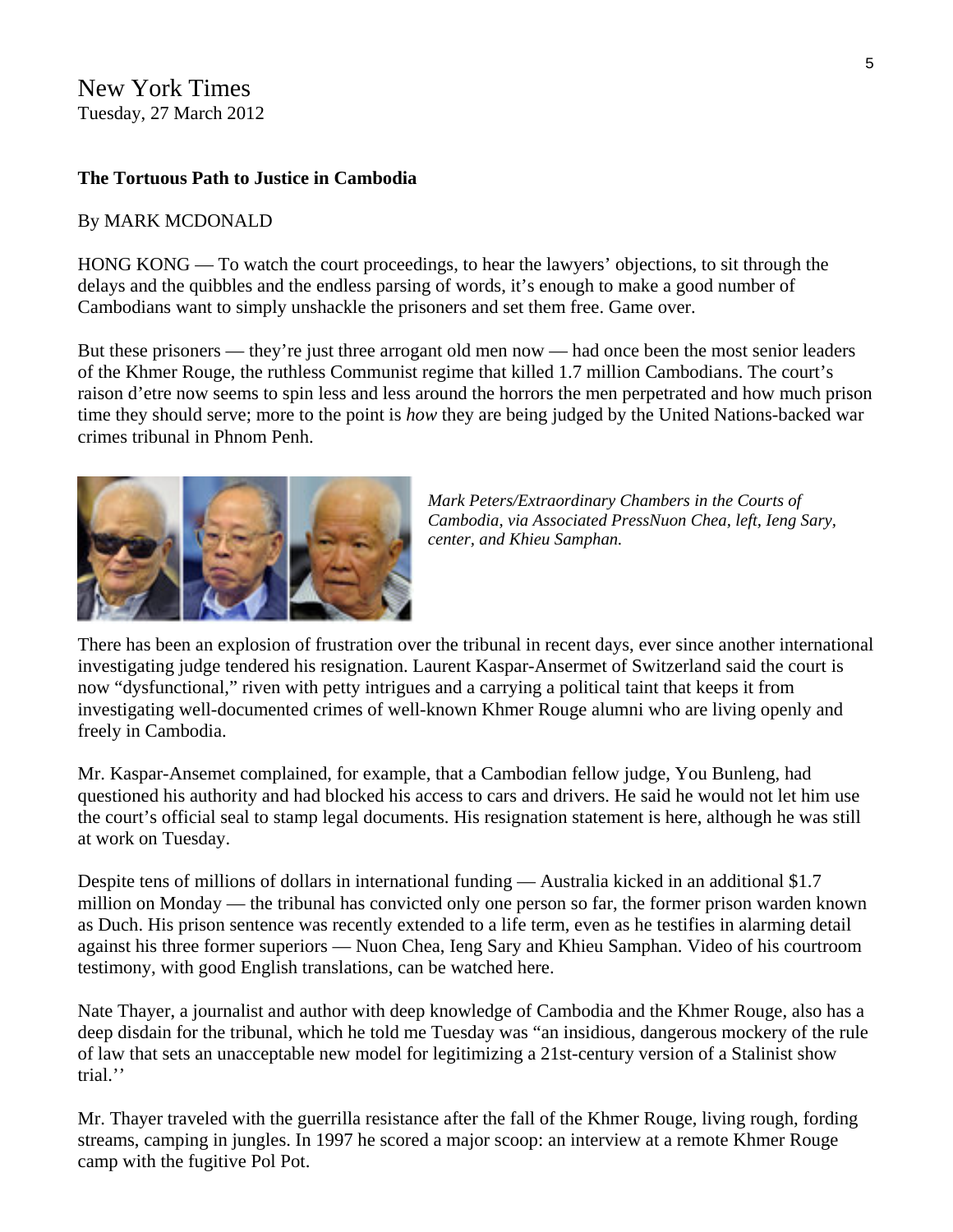His interview for the Far Eastern Economic Review was the first with the former "Brother No. 1" in nearly 20 years. (The piece can be found on [Mr. Thayer's Web site.](http://natethayer.com/)) At the time, Pol Pot had already been denounced by his followers. He was in failing health, and died the following April.

Pol Pot said to Mr. Thayer: "Even now, and you can look at me: Am I a savage person? My conscience is clear."

Mr. Thayer said "the judicial process is entirely under the control of former Khmer Rouge." Referring to the Cambodian judge, he said, "The judge is bought and paid for in the most mockingly transparent manner. It is a scandal only that the U.N. allows itself to be a party to the farce."

"The only thing the U.N. and donor countries can do to put some faith back into those who had relied on the system of international law is to pull out now," Mr. Thayer said. "If the Cambodians want to hold a political show trial, let them do it without the support of the so-called properly organized world.''

Joshua Kurlantzick, in [a commentary](http://blogs.cfr.org/asia/2012/03/22/another-judge-quits-khmer-rouge-tribunal/) on the Web site of the Council on Foreign Relations, said he thinks "the KR tribunal is going from bad to worse."

"For years," he said, "I thought the KR tribunal was still worth it, despite its long delays, despite the fact that Pol Pot died in the jungle without any real trial, despite the possibility that many of the top KR leaders were so old that they would never do any real jail time, and despite the significant expense of the process (paid by foreign donors)."

"But now, with the tribunal becoming ever more of a farce, I'm starting to change my mind," Mr. Kurlantzick concluded.

Youk Chhang has another view. He sees great value in the tribunal. Even now.

"The tribunal is all about better justice,'' he told me over the phone on Tuesday from Phnom Penh. "For the first time in Cambodian history there's a culture of debate here. It has reduced violence. It creates democracy. It makes the farmer the equal of the prime minister.''

It's likely that nobody knows more about the atrocities of the Khmer Rouge than Youk Chhang. He is the director of the [Documentation Center of Cambodia,](http://www.dccam.org/) a heroic private agency that since 1995 has been chronicling the crimes of the Communist regime that ruled Cambodia from 1975-79.

He was a teenager when the red-scarved maniacs came to power. He was pressed into farm labor, then escaped, made his way to a Thai refugee camp and resettled in Dallas before coming back to Cambodia. A 2006 profile by my colleague Seth Mydans is [here.](http://www.nytimes.com/2006/09/04/world/asia/04iht-profile.2691973.html?scp=2&sq=Mydans%20Youk%20Chhang&st=cse)

Youk Chhang has transcribed countless personal histories dating to the Khmer Rouge era, which is known in Cambodia as "Pol Pot time." The fireproofed filing cabinets in his offices contain tens of thousands of interviews and documents that tell the story of that dark era — and which directly implicate more than a dozen former Khmer Rouge leaders.

He and his staff also have found and mapped some 20,000 mass graves, plus 167 former Khmer Rouge prisons, some of them larger than Tuol Sleng, or S-21, the regime's main torture house that was run by Duch.

Youk Chhang has been a friend of mine over the years, and with all the horrors he has heard and chronicled, it's a wonder he can sleep at night.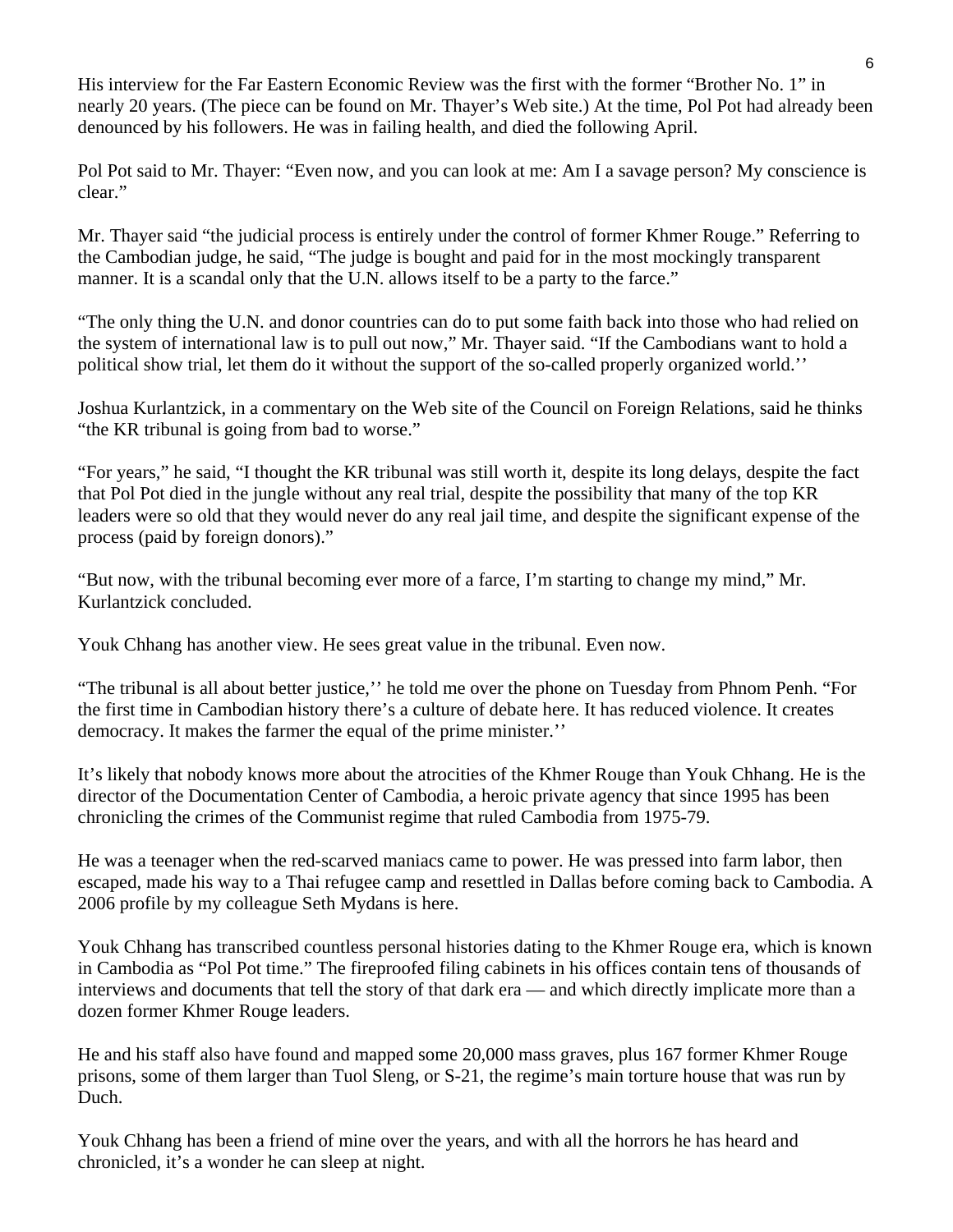As he watches the court proceedings each day, he told me, his thoughts often wander back a generation, to the account he heard from a young peasant woman who had fallen in love with a Khmer Rouge fighter. She became pregnant — a serious violation of the party's lunatic Stalinist code.

To save herself and her lover from being executed, she asked the local Khmer Rouge political chief for an abortion. She begged for the abortion, telling him she feared that the child was from the C.I.A.

"The case of that woman, it went against everything you know, that a parent loves their child,'' said Youk Chhang. "Imagine, a woman willing to kill her own child. It breaks your heart."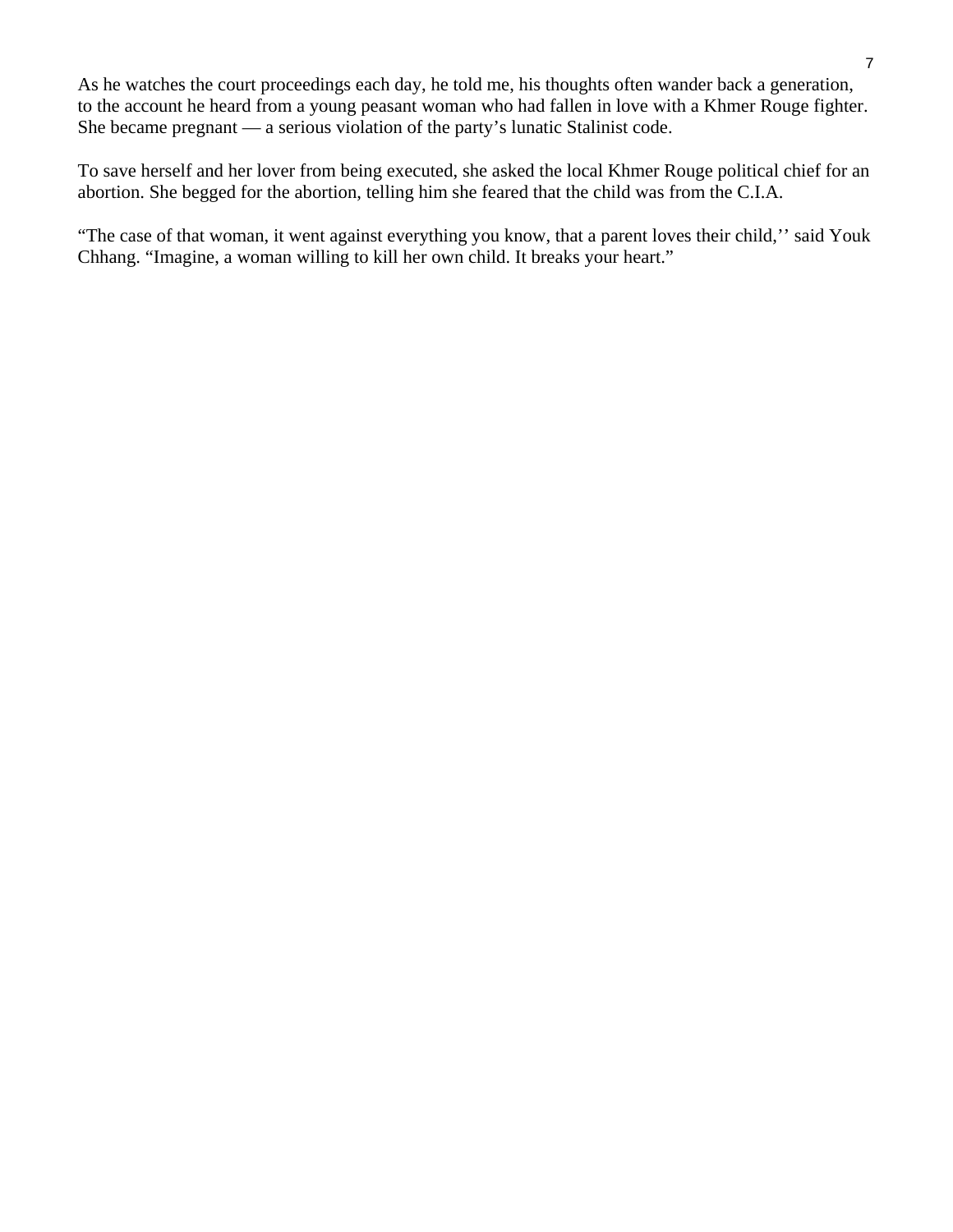## The Times of India

Monday, 26 March 2012

#### **First war criminal executed in 1474**

#### **Since when are there rules governing the conduct of wars?**

Wars are as old as humanity and so are the rules. The Chinese, the Greeks and ancient Indian civilization have all mentioned crimes that violate laws of war. It's generally considered that the first war criminal convicted for his atrocities was Peter von Hagenbach, a Germanic Knight beheaded in 1474 after being tried and convicted by the first international criminal tribunal. In 1863, the American president Abraham Lincoln signed on the Lieber Code dealing with the conduct of the army during a war. In 1865, captain Henry Wirz of the Confederate army was executed for the breach of the code and violation of the laws and customs of war.

#### **When did the Geneva Convention come into being?**

The Geneva Convention is an umbrella term used for four treaties. The final treaty was ratified in 1949 in the aftermath of the World War II. The first convention was held in 1864 and its signatories agreed to give humane treatment to the wounded and sick in armed forces irrespective of the sides they represented. In the 1906 convention, shipwrecked members of armed forces were also included. The third convention held in 1929 was about the treatment of the prisoners of war and the 1949 convention laid the foundation of the ethics for protection of civilians during war. The formation of the UN after the World War II led to the adoption of all these conventions in 1949 and hence the Geneva Convention typically refers to the fourth treaty.

#### **Who is the guardian of these conventions and what are the cores?**

The International Committee of the Red Cross is considered the custodian of the Geneva Convention. The Red Cross however cannot act as police or judge as these duties are vested in governments. Starting with the dignity, moral and physical integrity of surrendered soldiers, the convention states that the wounded and sick should be collected and taken care of by the party which has them in its power. Medical personnel should be protected and the emblem of the Red Cross should be respected. Captured combatants have the right to correspond with their families and receive relief. Nobody should be sentenced without a judgement from a regularly constituted court. Parties of conflict can use weapons of their choice, but unnecessary losses and suffering are prohibited. Soldiers and the civilians should not be subject to physical, mental or corporal punishment. Civilian property should also be spared from destruction.

#### **Which are the best known war crime trials?**

The first major war crime trials took place after the World War I when Turkish soldiers were tried for their atrocities on British combatants and the genocide in Armenia and Greece. The Turkish court ordered court-martials but these orders were criticized by the Allied forces which demanded trial in a different country. In the second stage of the trial, some of the accused were relocated to Malta to be tried by international authorities. Although this was the first incident of international action on war criminals, it failed to have any major conviction as most of the accused were influential in the new Turkish government formed after the fall of the Ottoman Empire. The first large-scale convictions took place after the World War II when German and Japanese politicians and military personnel were prosecuted after the 1945 Nuremberg and the 1946 Tokyo trials for World War II atrocities. Yet, the Geneva Convention remains an utopian concept. All conflicts after the World War II, be it Vietnam, Iran-Iraq, Rwanda, Uganda, Yugoslavia, Bosnia, Kosovo, Iraq, Afghanistan or Lanka, have been marked by allegations of massive human rights violation, but only a handful of accused have got sentenced.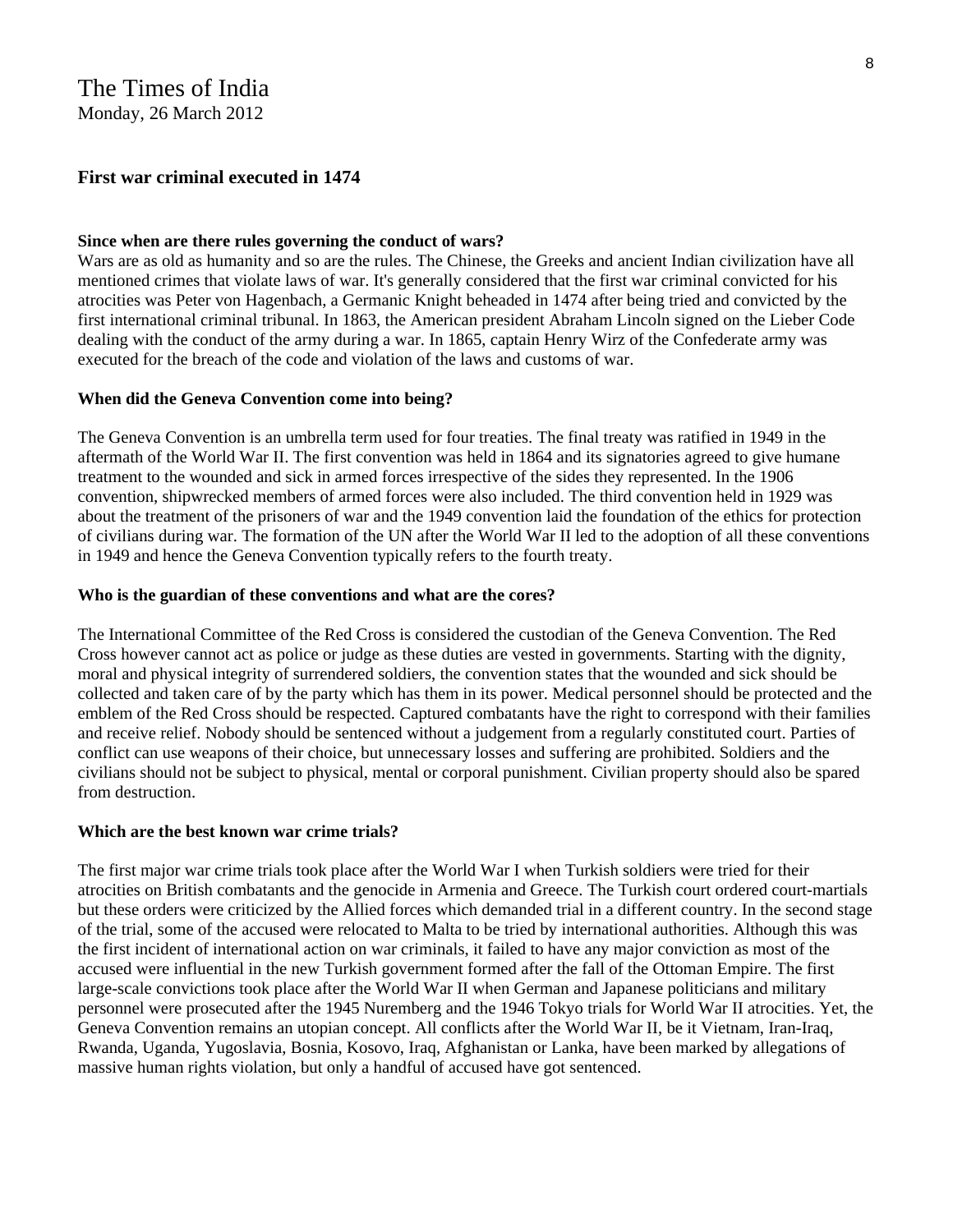Tuesday, 27 March 2012

### **Child Soldiers: Justice, Myths, and Prevention**

#### By Mark A. Drumbl

Because of the Kony 2012 campaign, everyone is talking about the Lord's Resistance Army, its deranged leadership, and its many victims in northern Uganda, notably child soldiers. Talk is intense.

Amid the constant chatter, however, two crucial issues remain neglected. First, what does justice mean for child soldiers? Second, what contribution does Kony 2012 make to the prevention of child soldiering world-wide?

The Kony 2012 campaign encourages LRA leader Joseph Kony's capture and transfer to the International Criminal Court in The Hague to face a slew of charges. Included among these charges is the war crime of unlawful recruitment, enlistment, or active use of children under the age of fifteen in hostilities. Coincidentally, last week the ICC entered its first conviction. The defendant, [Thomas Lubanga,](http://en.wikipedia.org/wiki/Thomas_Lubanga_Dyilo) is a rebel warlord from the Democratic Republic of the Congo. Notwithstanding his implication in systematic killings and sexual torture, Lubanga faced only one charge, namely, unlawful recruitment of child soldiers.

Although it remains a war crime to recruit children younger than fifteen, international law increasingly understands child soldiers as being under the age of eighteen. Most child soldiers, after all, are not young children. Most are adolescents, with many aged between fifteen and seventeen. The very young child soldier is an extreme case. Focusing on the extremes, however compelling, also sensationalizes.

Criminally prosecuting and convicting commanders who unlawfully recruit children into armed forces or groups is a step towards justice. But it is only a small step. It is easy to blame a handful of crazed commanders for child soldiering. But the ease of blame fails to uproot the many factors that conspire to facilitate child soldiering. These factors include the small arms trade, state political alliances, poverty, and illegal export of pilfered natural resources. The criminal law presents the allure of the quick-fix — if a couple of evildoers are convicted, the job is done, and justice has been achieved. Such closure, however, is premature. Justice entails much more. It requires reintegrating child soldiers into their communities and supporting local actors. It requires listening to former child soldiers and their priorities, which often include education, reconciliation, and jobs — not distant trials. It requires restoration for persons affected by the violent acts of child soldiers. At times, ironically, long-term justice may depend on short-term injustice. In Uganda, generous use of amnesties from criminal prosecution has helped weaken the LRA by encouraging fighters to abandon the group.

The Kony 2012 campaign and the Lubanga conviction are catalyzing events, to be sure. But these catalyzing events also have a shadow side. The image of child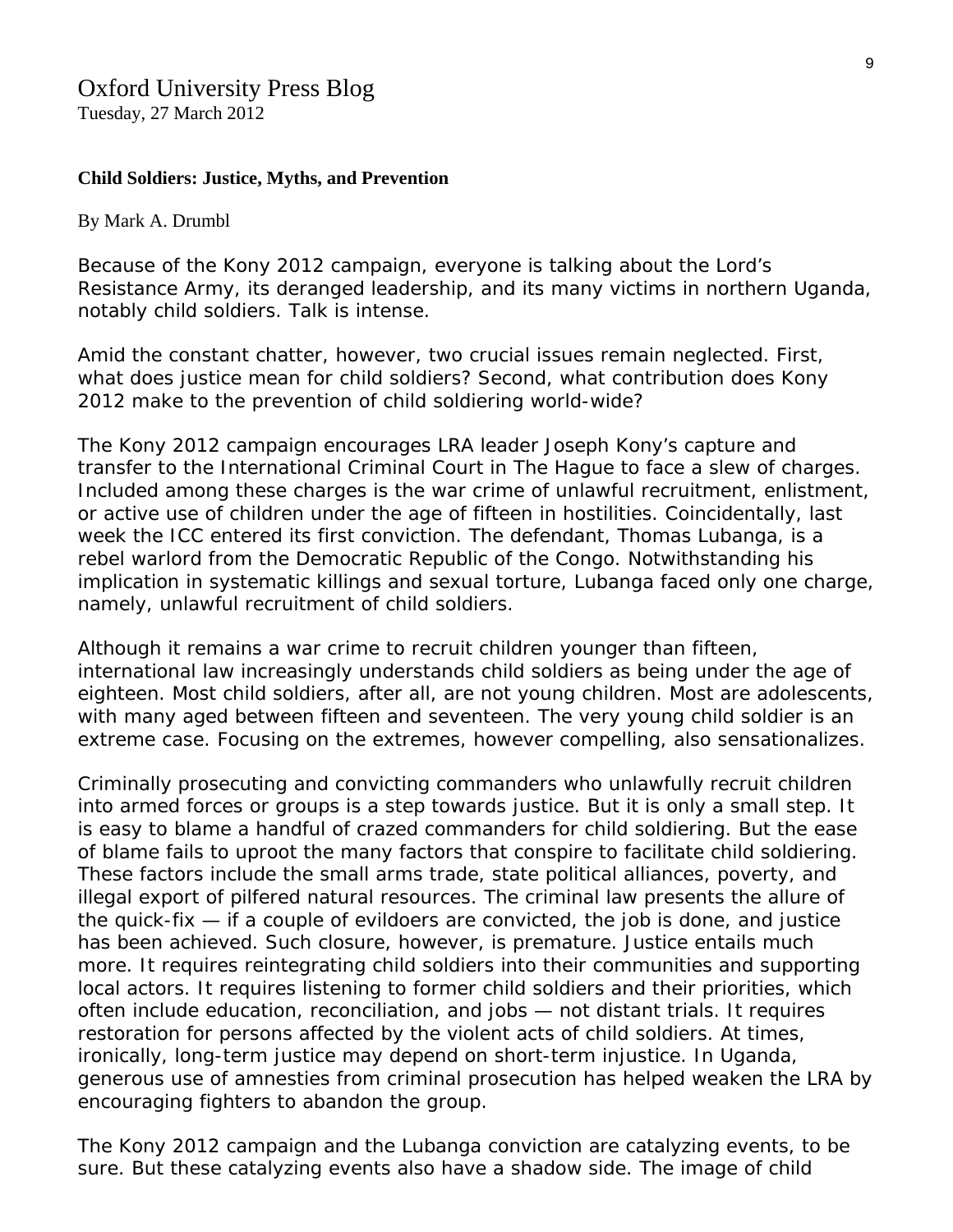soldiering that they communicate to the public is not representative of the complexities of child soldiering as a whole.

The image du jour of the child soldier is Africanized. Yet only about 40% of child soldiers world-wide are in Africa. Child soldiering is a global phenomenon. The image du jour is of the abducted child soldier barely able to carry automatic weaponry and ammunition belts slung across shoulders and waists. Although this may be the case for LRA child conscripts, world-wide most child soldiers are neither abducted nor forcibly conscripted. Overall, approximately two-thirds of child soldiers exercise some initiative in coming forward to enroll. Frequently, this volunteerism is chimerical. But, at other times, it is quite real. Young people sign up to achieve political goals, topple dictators, acquire training, achieve economic gains, serve their community, and make the best of a bad situation. They suffer terribly in conflict, but it can be counterproductive to stylize child soldiers as dehumanized tools of war. Treating them as automatons programmed to kill disparages their humanity, resilience, and potential. Defining them as devastated and damaged victims may morph into a self-fulfilling prophecy that, in turn, underachieves rehabilitative programming and juvenile rights.

The image du jour also tends to portray child soldiers as boys. Yet it is estimated that nearly 40% of child soldiers are girls. Regardless of their gender, child soldiers often do not carry weapons. Only a few are implicated in serially committing acts of atrocity. The focus on militarized youth, in turn, should not distract from the need to develop remedial measures for youth associated with criminal syndicates and youth imprisoned for criminal offenses in harsh conditions, a theme addressed at the [Youth and Justice blog](http://www.youthpolicy.org/justice/2012/03/02/african-children-in-prison-photos-by-fernando-moleres/).

The way we imagine a challenge determines how we go about solving it. At present, what we imagine child soldiers to be reflects a partial print of what child soldiering actually is. When it comes to preventing child soldiering and delivering justice, capturing Kony and convicting Lubanga represent only a starting point, not an endgame.

*Mark A. Drumbl is the author of [Reimagining Child Soldiers in International Law and Policy.](http://www.powells.com/biblio/62-9780199592661-1) He is the Class of 1975 Alumni Professor of Law, and Director of the Transnational Law Institute, at Washington and Lee University. He has held visiting appointments with a number of law faculties, including Oxford, Paris II (Pantheon-Assas), Trinity College-Dublin, Melbourne, and Ottawa. Drumbl has lectured and published extensively on public international law, international criminal law, and transitional justice. His first book Atrocity, Punishment, and International Law (CUP, 2007) has been widely reviewed and critically acclaimed. He initially became interested in international criminal justice through his work in the Rwandan genocide jails. Drumbl holds degrees in law and politics from McGill University, University of Toronto, and Columbia University.*